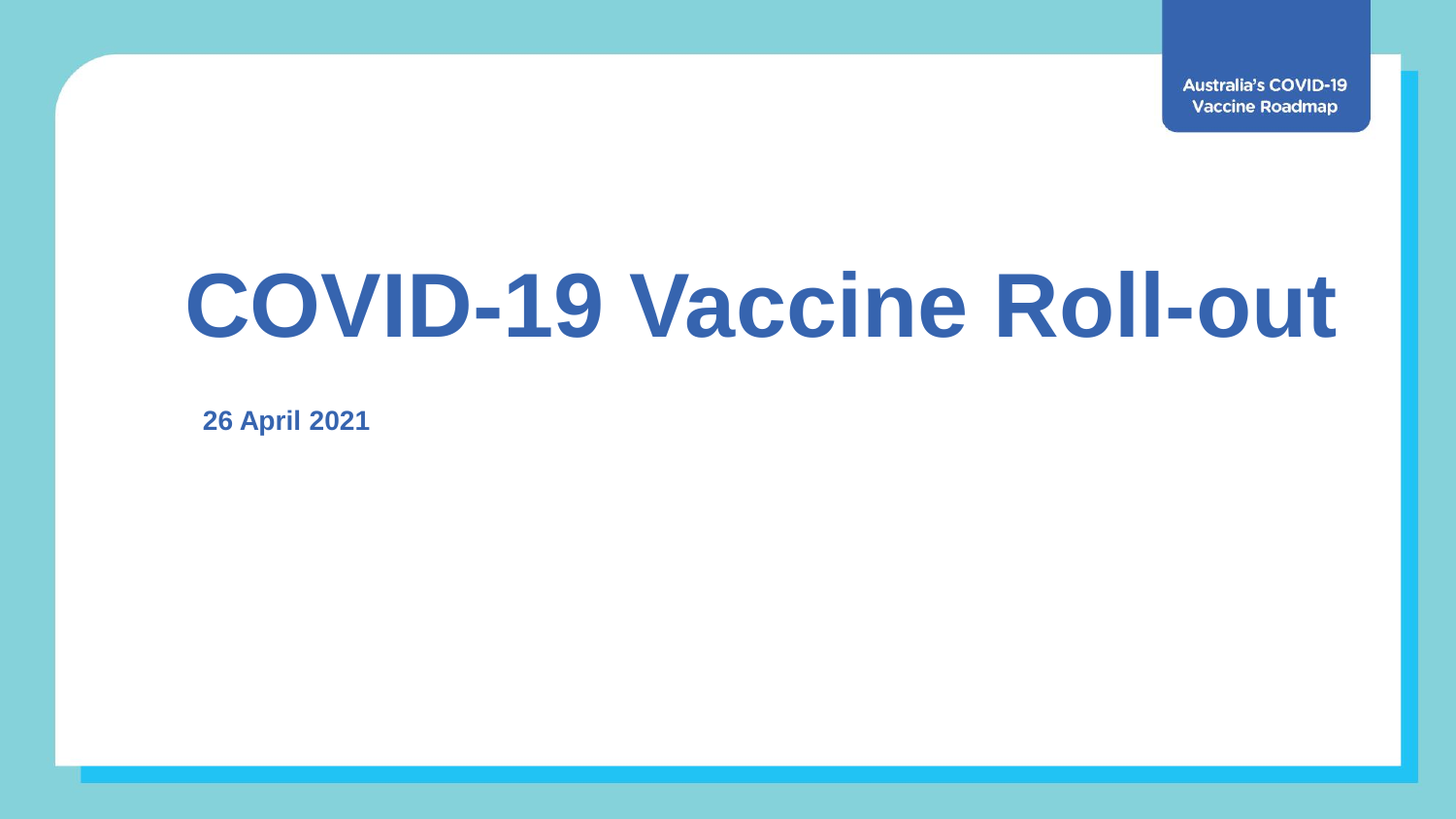

**\* Source: Australian Immunisation Register and self reported data.**

**\*\* QLD and NT not reporting for ANZAC Day. NSW and TAS reported zero vaccinations.**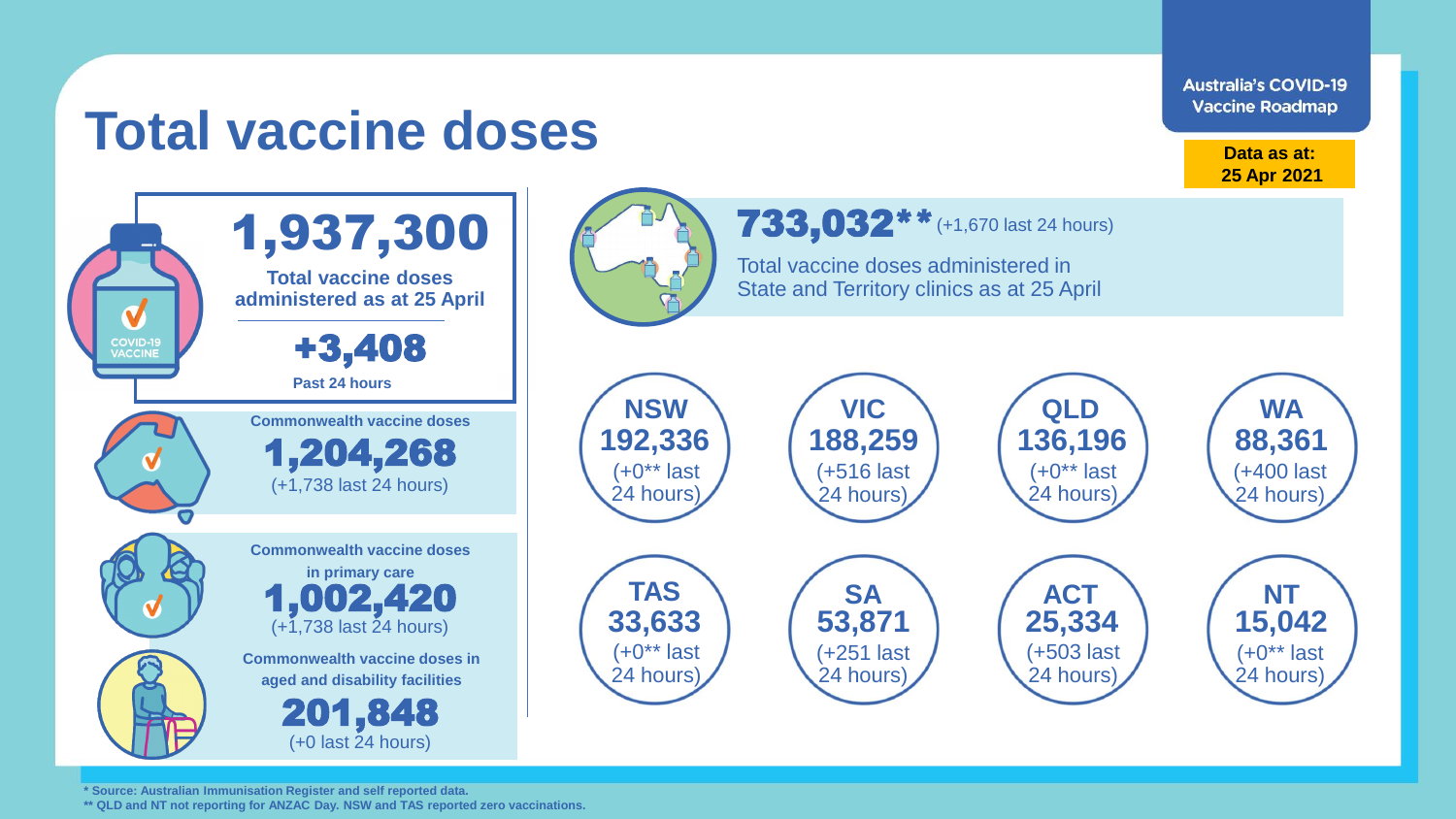

Data as at 25 Apr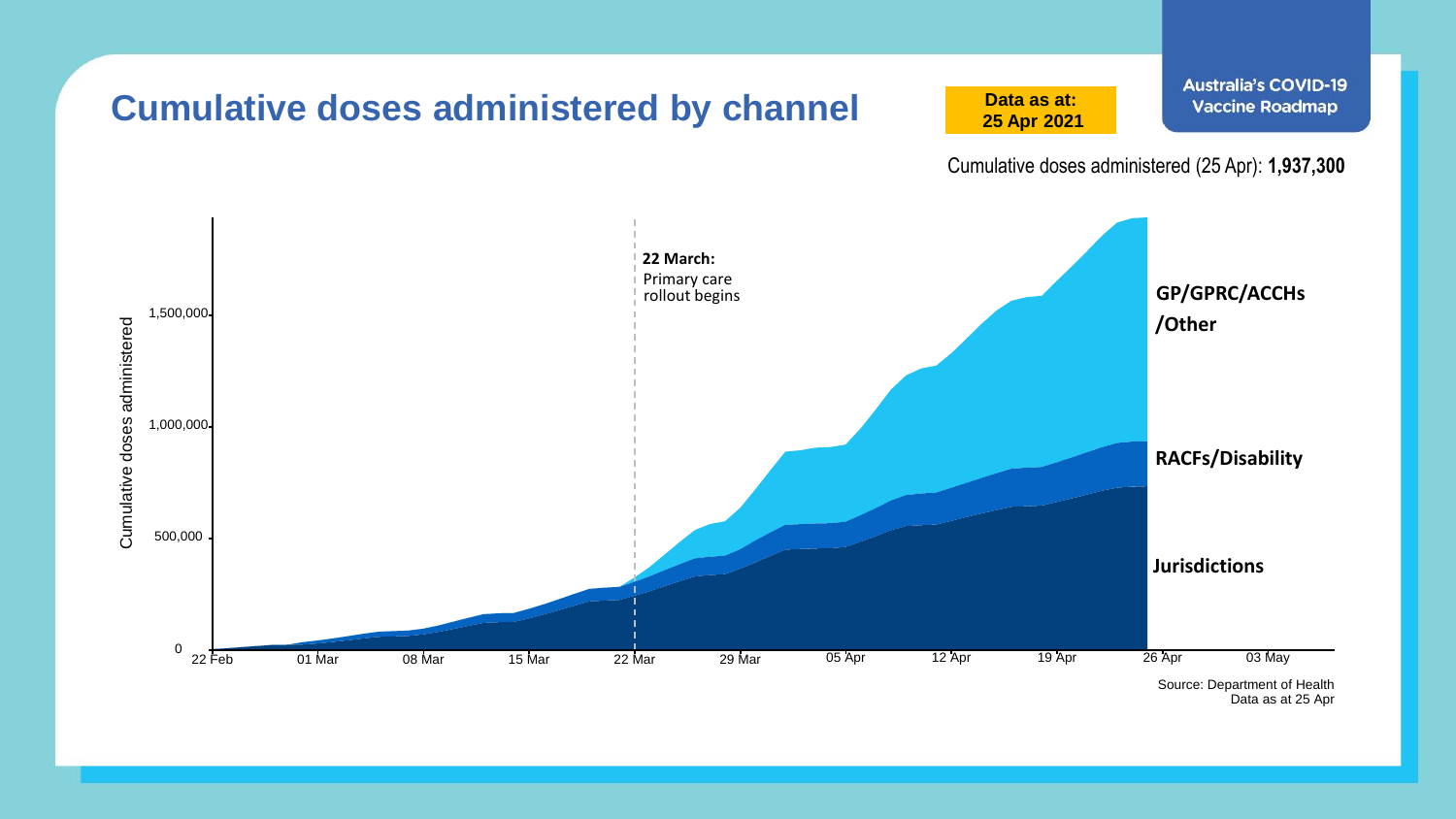### **International comparisons at equivalent stages of rollout**

**Data as at: 25 Apr 2021** **Australia's COVID-19 Vaccine Roadmap** 

Cumulative doses administered (25 Apr): **1,937,300**

The x-axis is truncated at the length of Australia's vaccination program. Some countries started later and some countries do not have daily data points so the closest day to AUS's we have data for is used. Israel excluded as it is beyond scale of the graph Australia AZ announcement United Kingdom: 23.0 Cumulative doses per 100 Cumulative doses per 100 United States: 18.3 20 Singapore: 13.1 Sweden: 8.1 Australia: 7.5 European Union: 7.4 Germany: 7.4 10 Belgium: 7.4  $\lceil$ Italy: 7.1 France: 6.7 South Korea: 4.6 New Zealand: 3.8 Canada: 3.4 0 Japan: 1.7  $0$  and  $0$  and  $20$  and  $40$  and  $60$  and  $60$ Days since first vaccination

> Source: Department of Health (Australia), Our World in Data (international) Latest data: 25 April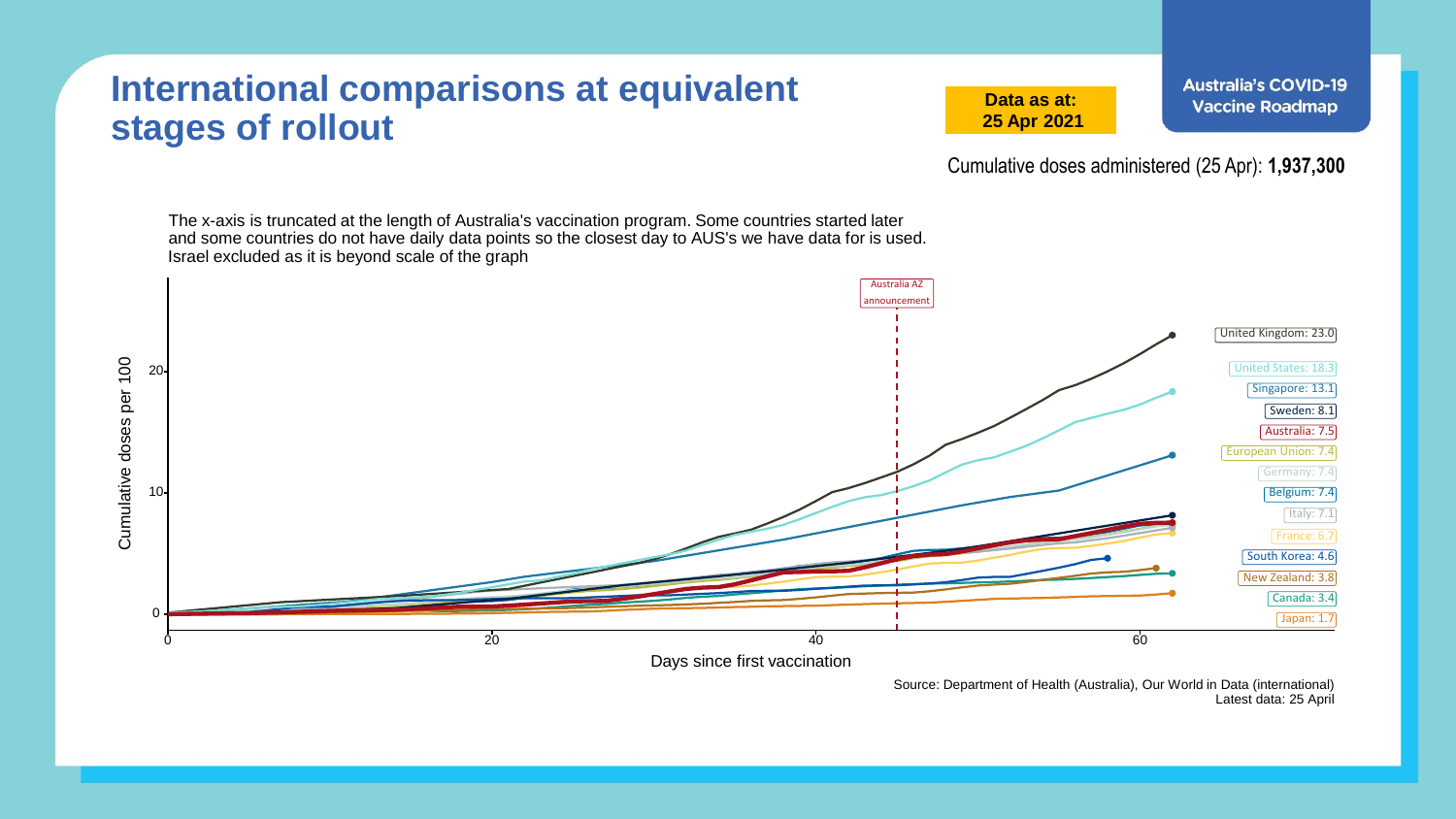### **Commonwealth aged care doses administered**

**Data as at: 25 Apr 2021**

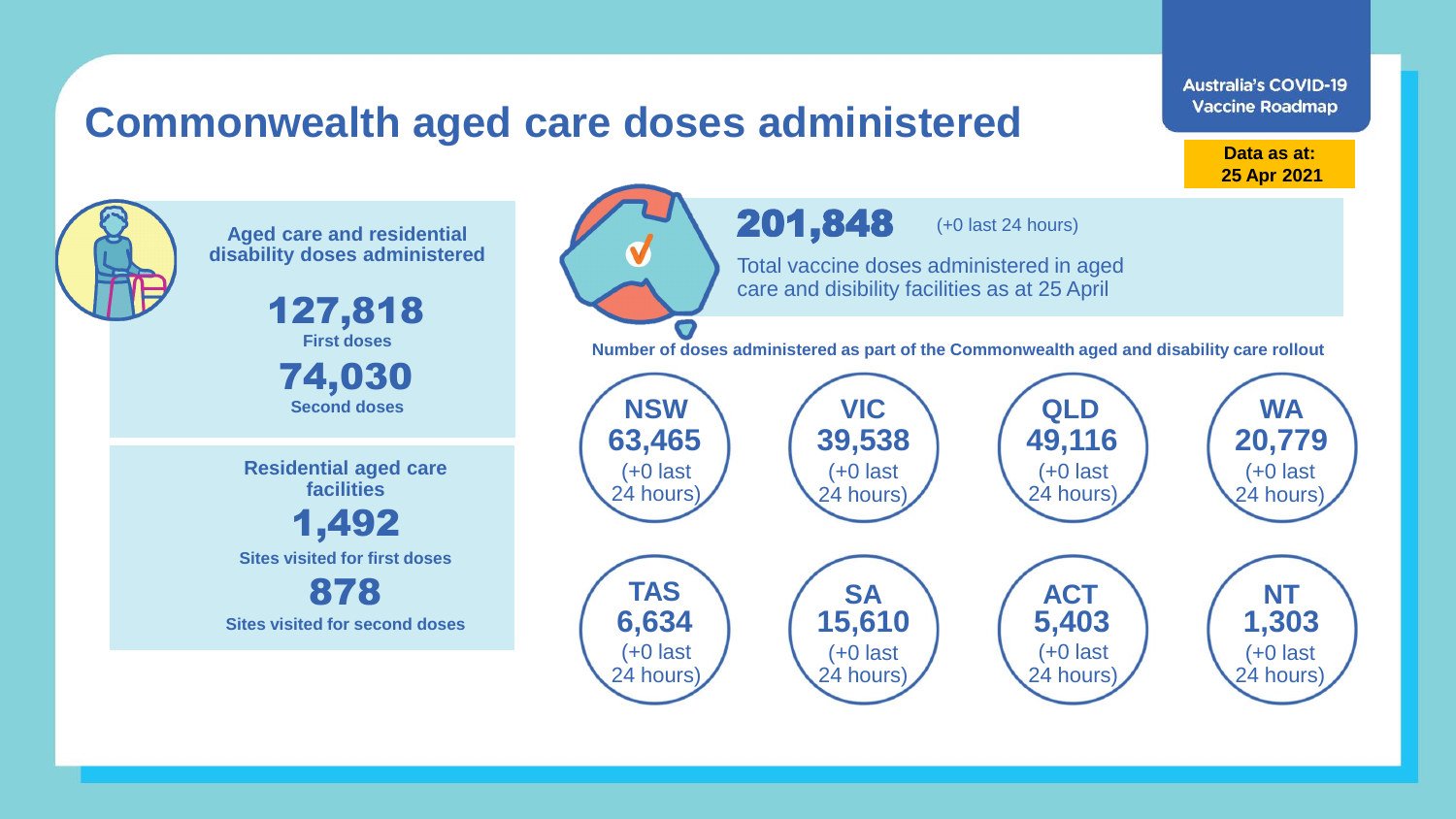## **Commonwealth primary care doses administered**



**Australia's COVID-19 Vaccine Roadmap** 

**\* Source: updated weekly.** 

**\*\* Administration site numbers as of 26 Apr. Map will be updated as of 27 Apr.**